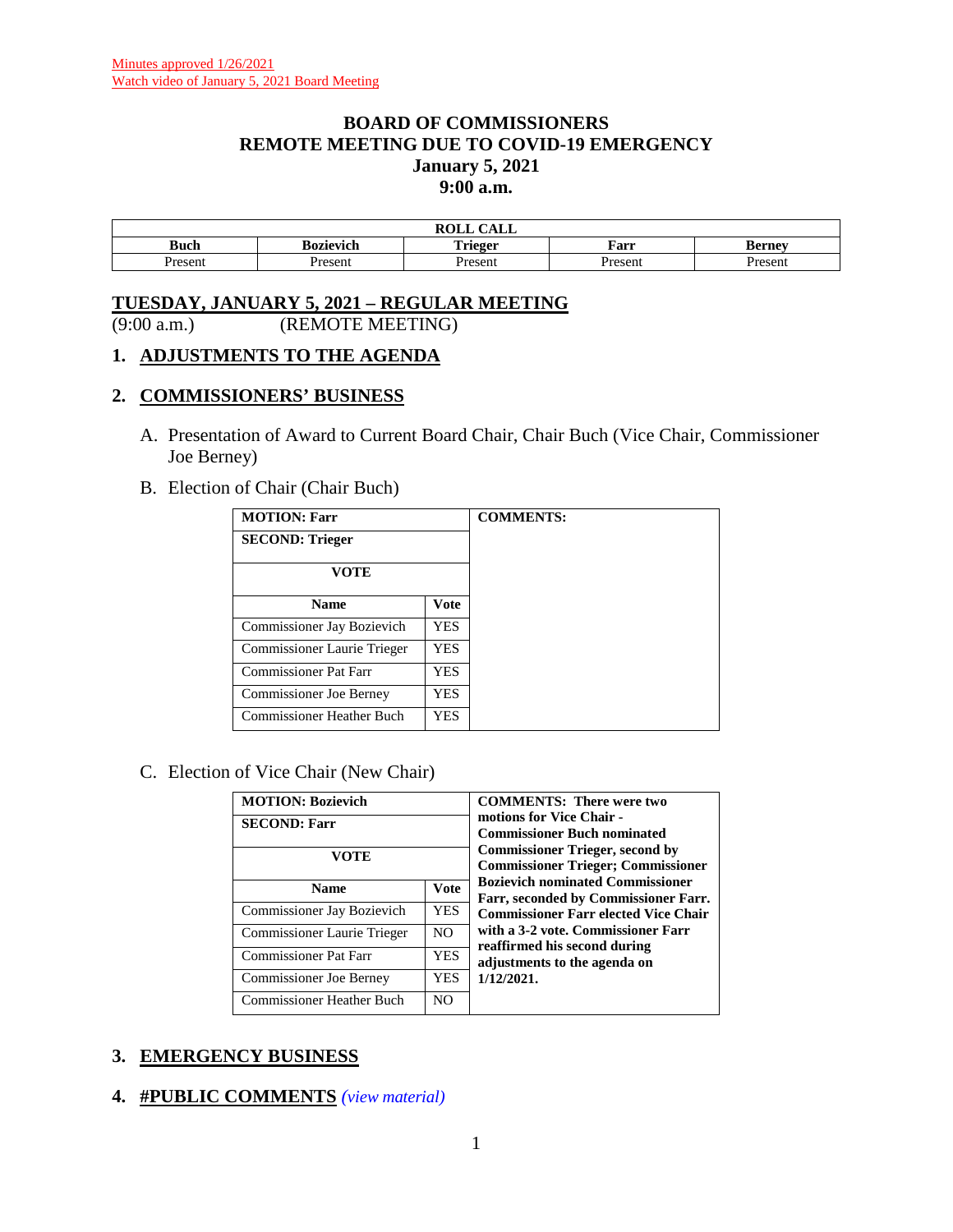# **5. COMMISSIONERS' RESPONSE TO PUBLIC COMMENTS AND/OR OTHER ISSUES AND REMONSTRANCE (estimate 10 minutes)**

# **6. COUNTY ADMINISTRATION**

A. COVID-19 RESPONSE AND RECOVERY (Steve Mokrohisky, County Administrator; Steve Adams, Incident Commander) (estimate30 minutes [15/15])

# **7. CONSENT CALENDAR**

# A. COUNTY ADMINISTRATION

Approval of minutes: 12/15/2020 *(view [material\)](http://www.lanecountyor.gov/UserFiles/Servers/Server_3585797/File/Government/BCC/2021/2021_AGENDAS/010521agenda/T.7.A.1.pdf)*

| <b>MOTION: Farr</b><br><b>SECOND: Buch</b><br>VOTE |             | <b>COMMENTS: Commissioner Trieger</b><br>pulled this item from consent for a<br>separate vote. This vote is for item<br><b>7.A.1 only. Commissioner Trieger</b><br>abstained from this vote. |
|----------------------------------------------------|-------------|----------------------------------------------------------------------------------------------------------------------------------------------------------------------------------------------|
| <b>Name</b>                                        | <b>Vote</b> |                                                                                                                                                                                              |
| Commissioner Jay Bozievich                         | <b>YES</b>  |                                                                                                                                                                                              |
| Commissioner Laurie Trieger                        | Excused     |                                                                                                                                                                                              |
| <b>Commissioner Pat Farr</b>                       | YES         |                                                                                                                                                                                              |
| <b>Commissioner Joe Berney</b>                     | YES         |                                                                                                                                                                                              |
| <b>Commissioner Heather Buch</b>                   | YES         |                                                                                                                                                                                              |

2)

- ORDER 21-01-05-01/ In the Matter of Establishing Board of Commissioners Meeting Roles and Rules of Conduct. (New Chair) *(view [material\)](http://www.lanecountyor.gov/UserFiles/Servers/Server_3585797/File/Government/BCC/2021/2021_AGENDAS/010521agenda/T.7.A.2.pdf)*
- ORDER 21-01-05-02/ In the Matter of Awarding Contracts for Building Repair, Alteration, and Maintenance Services and Authorizing the Facilities and Capital Planning Manager and Capital Improvements Supervisor to Order Work to Be Performed under This Class of Contracts. (Colin McCarthy, Capital Improvements Supervisor) *(view [material\)](http://www.lanecountyor.gov/UserFiles/Servers/Server_3585797/File/Government/BCC/2021/2021_AGENDAS/010521agenda/T.7.A.3.pdf)*

# B. COUNTY COUNSEL

- ORDER 21-01-05-03/ In the Matter of Selecting a Newspaper to Publish Monthly Notice of Expenditures, Personal Property Tax Warrants, and Notices of Real Property Tax Foreclosure. (Andy Clark, Assistant County Counsel) *(view [material\)](http://www.lanecountyor.gov/UserFiles/Servers/Server_3585797/File/Government/BCC/2021/2021_AGENDAS/010521agenda/T.7.B.1.pdf)*
- ORDER 21-01-05-04/ In the Matter of Appointing Justices Pro Tempore for the Lane County Justice District through January 6, 2022. (Andy Clark, Assistant County Counsel) *(view [material\)](http://www.lanecountyor.gov/UserFiles/Servers/Server_3585797/File/Government/BCC/2021/2021_AGENDAS/010521agenda/T.7.B.2.pdf)*
- ORDER 21-01-05-05/ In the Matter of Granting Authority Pursuant to ORS 476.280 to Extinguish Uncontrolled Fires in Unincorporated Lane County. (Stephen Dingle, County Counsel) *(view [material\)](http://www.lanecountyor.gov/UserFiles/Servers/Server_3585797/File/Government/BCC/2021/2021_AGENDAS/010521agenda/T.7.B.3.pdf)*
- ORDER 21-01-05-06/ In the Matter of Approving the Delegation of Authority / Incident Commander. (Stephen Dingle, County Counsel) *(view [material\)](http://www.lanecountyor.gov/UserFiles/Servers/Server_3585797/File/Government/BCC/2021/2021_AGENDAS/010521agenda/T.7.B.4.pdf)*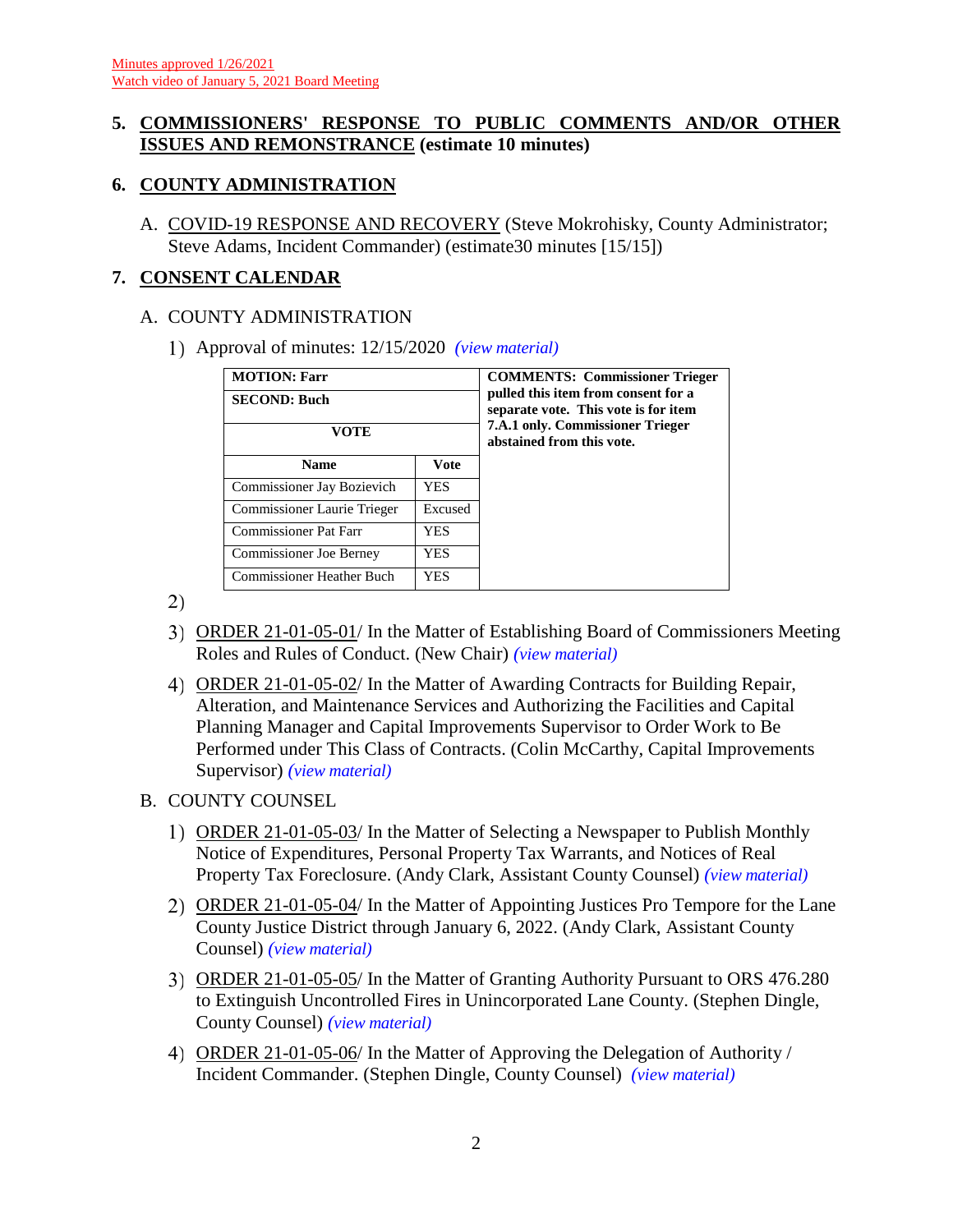- ORDER 21-01-05-07/ In the Matter of Incorporating Oregon Statutory Caselaw into the Lane Manual. (Stephen Dingle, County Counsel) *(view [material\)](http://www.lanecountyor.gov/UserFiles/Servers/Server_3585797/File/Government/BCC/2021/2021_AGENDAS/010521agenda/T.7.B.5.pdf)*
- ORDER 21-01-05-08/ In the Matter of Incorporating Oregon Statutory and Caselaw into the Lane Code. (Stephen Dingle, County Counsel) *(view [material\)](http://www.lanecountyor.gov/UserFiles/Servers/Server_3585797/File/Government/BCC/2021/2021_AGENDAS/010521agenda/T.7.B.6.pdf)*
- C. HEALTH & HUMAN SERVICES
	- ORDER 21-01-05-09/ In the Matter of Adding One Regular Part-Time (0.5 FTE) Nursing Supervisor, in the Health & Human Services Fund (286) Within the Department of Health & Human Services. (Karen Gaffney, Director) *(view [material\)](http://www.lanecountyor.gov/UserFiles/Servers/Server_3585797/File/Government/BCC/2021/2021_AGENDAS/010521agenda/T.7.C.1.pdf)*
	- 2) ORDER 21-01-05-10/ In the Matter of Adding One Regular Full-Time (1.0 FTE) Employment Specialist 2 Position in the Health & Human Services Fund (285) Within the Department of Health & Human Services. (Karen Gaffney, Director) *(view [material\)](http://www.lanecountyor.gov/UserFiles/Servers/Server_3585797/File/Government/BCC/2021/2021_AGENDAS/010521agenda/T.7.C.2.pdf)*

### D. PUBLIC WORKS

- ORDER 21-01-05-11/ In the Matter of Authorizing the Sale of County Owned Real Property for \$400 to Les and Julie Spencer, Map No. 19-03-14-34-00500. (Jeff Turk, Property Management Officer 2) *(view [material\)](http://www.lanecountyor.gov/UserFiles/Servers/Server_3585797/File/Government/BCC/2021/2021_AGENDAS/010521agenda/T.7.D.1.pdf)*
- ORDER 21-01-05-12/ In the Matter of Approving Three Public Works Contracts and Amendments and Delegating Authority to the County Administrator to Execute the Approved Contracts and Amendments. State of Oregon Office of Emergency Management, Revenue in the amount of \$800,000; Alta Planning + Design Inc., Expense in the amount of \$6,000; Peterson Caterpillar, Expense in the amount of \$1,144,314.95. (Dan Hurley, Director) *(view [material\)](http://www.lanecountyor.gov/UserFiles/Servers/Server_3585797/File/Government/BCC/2021/2021_AGENDAS/010521agenda/T.7.D.2.pdf)*
- ORDER 21-01-05-13/ In the Matter of Authorizing the Sale of County Owned Tax Foreclosed Property for \$ 34,364 Pursuant to a Land Sale Contract to Robert J. and Mari C. Dunlap, Former Owners of Record, Map No. 18-04-10-00-00707, 86817 Bailey Hill Rd., Eugene. (Jeff Turk, Property Management Officer 2) *(view [material\)](http://www.lanecountyor.gov/UserFiles/Servers/Server_3585797/File/Government/BCC/2021/2021_AGENDAS/010521agenda/T.7.D.3.pdf)*
- ORDER 21-01-05-14/ In the Matter of Confirming the Reappointment of Greg Hyde to a Second Term on the Parks Advisory Committee. (Brett Henry, Parks Division Manager) *(view [material\)](http://www.lanecountyor.gov/UserFiles/Servers/Server_3585797/File/Government/BCC/2021/2021_AGENDAS/010521agenda/T.7.D.4.pdf)*

| <b>MOTION: Farr</b>              |             | <b>COMMENTS:</b> This vote includes all                                 |
|----------------------------------|-------------|-------------------------------------------------------------------------|
| <b>SECOND: Buch</b>              |             | items on the consent calendar except<br>item 7.A.1 which was pulled for |
| VOTE                             |             | separate vote.                                                          |
| <b>Name</b>                      | <b>Vote</b> |                                                                         |
| Commissioner Jay Bozievich       | YES.        |                                                                         |
| Commissioner Laurie Trieger      | YES.        |                                                                         |
| <b>Commissioner Pat Farr</b>     | YES.        |                                                                         |
| <b>Commissioner Joe Berney</b>   | YES.        |                                                                         |
| <b>Commissioner Heather Buch</b> | YES.        |                                                                         |

# **8. PUBLIC WORKS**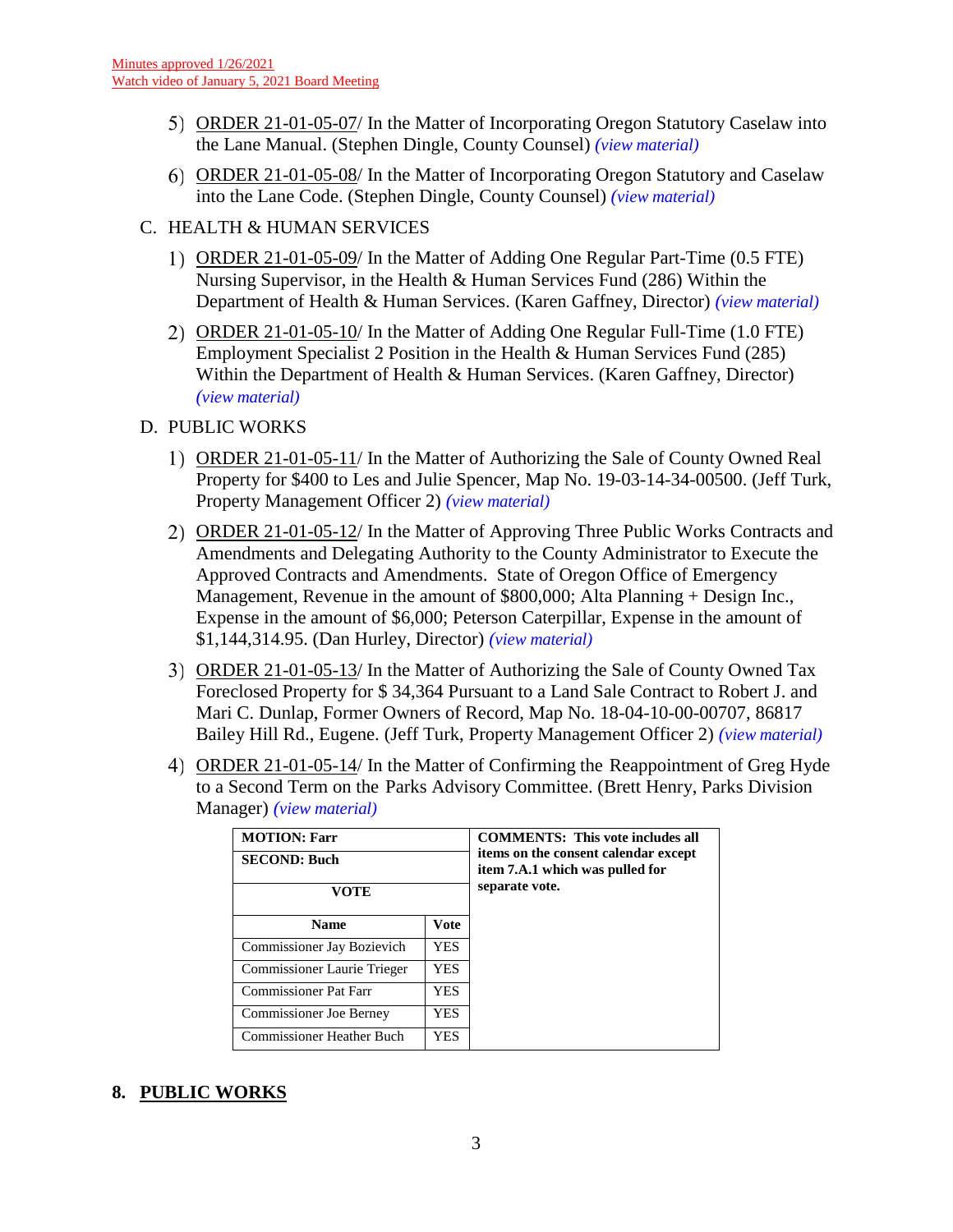A. ORDER 21-01-05-15/ In the Matter of Appointing an At-Large Member to the Lane County Planning Commission. (Rachel Serslev, Associate Planner) (estimate 10 minutes [5/5]) *(view [material\)](http://www.lanecountyor.gov/UserFiles/Servers/Server_3585797/File/Government/BCC/2021/2021_AGENDAS/010521agenda/T.8.A.pdf)*

| <b>MOTION: Bozievich</b>         |      | <b>COMMENTS:</b> |
|----------------------------------|------|------------------|
| <b>SECOND: Buch</b>              |      |                  |
| VOTE                             |      |                  |
| <b>Name</b>                      | Vote |                  |
| Commissioner Jay Bozievich       | YES. |                  |
| Commissioner Laurie Trieger      | YES. |                  |
| <b>Commissioner Pat Farr</b>     | YES. |                  |
| <b>Commissioner Joe Berney</b>   | YES. |                  |
| <b>Commissioner Heather Buch</b> | YES. |                  |

# **9. HEALTH & HUMAN SERVICES**

A. ORDER 21-01-05-16/ In the Matter of Approving Six Contracts and Three Amendments, and Delegating Authority to the County Administrator to Sign the Approved Actions. (Karen Gaffney, Director) (estimate 5 minutes [3/2]) *(view [material\)](http://www.lanecountyor.gov/UserFiles/Servers/Server_3585797/File/Government/BCC/2021/2021_AGENDAS/010521agenda/T.9.A.pdf)*

| <b>MOTION: Bozievich</b>         |             |
|----------------------------------|-------------|
| <b>SECOND: Trieger</b>           |             |
| VOTE                             |             |
| <b>Name</b>                      | <b>Vote</b> |
| Commissioner Jay Bozievich       | <b>YES</b>  |
| Commissioner Laurie Trieger      | <b>YES</b>  |
| Commissioner Pat Farr            | YES         |
| <b>Commissioner Joe Berney</b>   | <b>YES</b>  |
| <b>Commissioner Heather Buch</b> | <b>YES</b>  |

# **10. COUNTY COUNSEL**

- A. Announcements
- B. ORDER 21-01-05-17/ In the Matter of Notifying Board Members of Emergency Meetings and Board Participation in Emergency Meetings. (Stephen Dingle, County Counsel) (estimate 10 minutes [5/5]) *(view [material\)](http://www.lanecountyor.gov/UserFiles/Servers/Server_3585797/File/Government/BCC/2021/2021_AGENDAS/010521agenda/T.10.B.pdf)*

| <b>MOTION: Bozievich</b><br><b>SECOND: Buch</b> |      | <b>COMMENTS: Click here to enter</b><br>text. |
|-------------------------------------------------|------|-----------------------------------------------|
| VOTE                                            |      |                                               |
| <b>Name</b>                                     | Vote |                                               |
| Commissioner Jay Bozievich                      | YES. |                                               |
| Commissioner Laurie Trieger                     | YES  |                                               |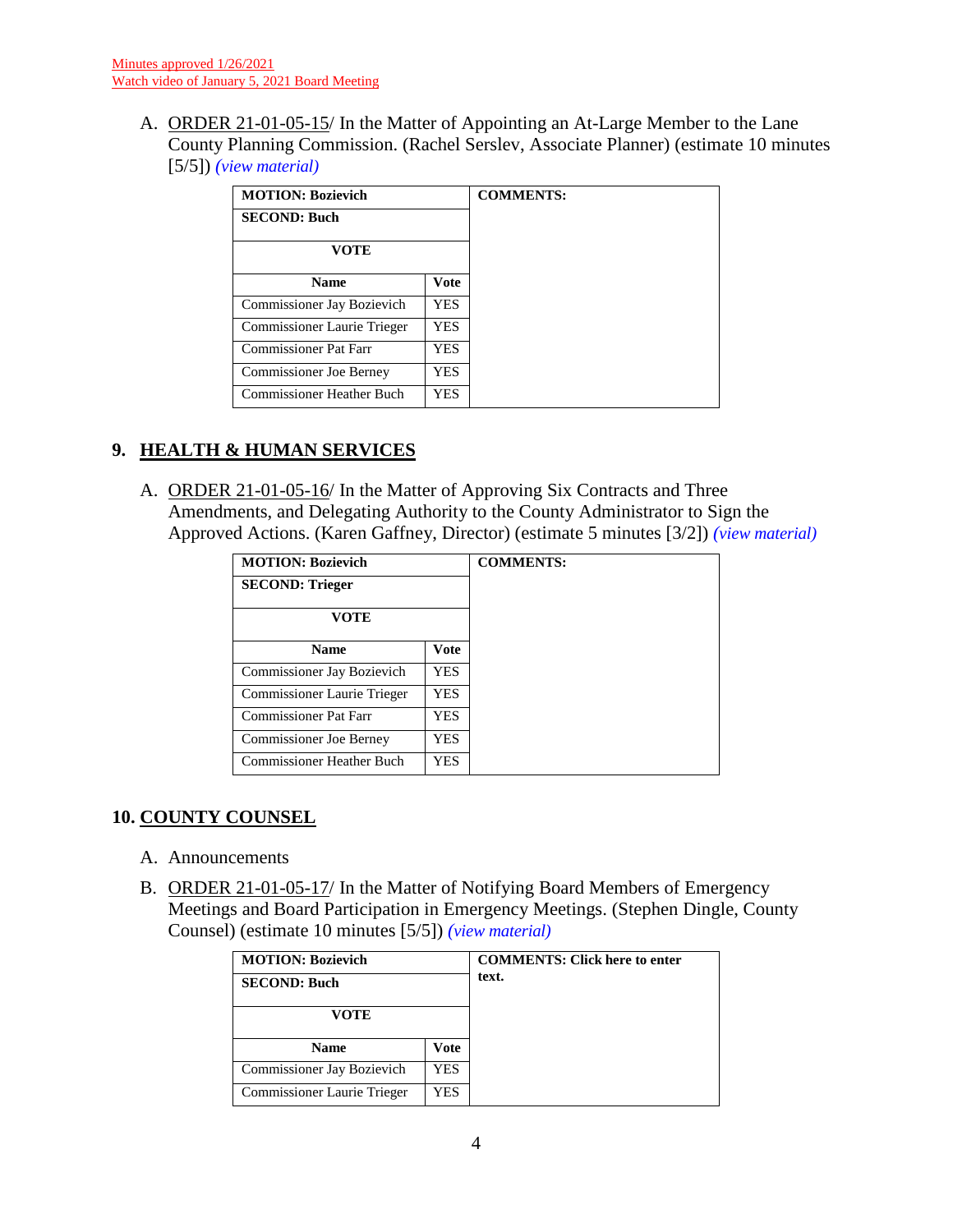| <b>Commissioner Pat Farr</b>     |  |
|----------------------------------|--|
| Commissioner Joe Berney          |  |
| <b>Commissioner Heather Buch</b> |  |

C. ORDER 21-01-05-18/ In the Matter of Authorizing the County Administrator to Expend and Commit County Resources During an Emergency Until an Emergency Meeting of the Board. (Stephen Dingle, County Counsel) (estimate10 minutes [5/5]) *(view [material\)](http://www.lanecountyor.gov/UserFiles/Servers/Server_3585797/File/Government/BCC/2021/2021_AGENDAS/010521agenda/T.10.C.pdf)*

| <b>MOTION: Bozievich</b>       |             |
|--------------------------------|-------------|
| <b>SECOND: Buch</b>            |             |
| <b>VOTE</b>                    |             |
| <b>Name</b>                    | <b>Vote</b> |
| Commissioner Jay Bozievich     | <b>YES</b>  |
| Commissioner Laurie Trieger    | YES.        |
| <b>Commissioner Pat Farr</b>   | <b>YES</b>  |
| <b>Commissioner Joe Berney</b> | YES.        |
| Commissioner Heather Buch      | YES.        |

# **11. COUNTY ADMINISTRATION**

A. Announcements

# **12. COMMISSIONERS' BUSINESS**

- A. Announcements
- B. Future Board Assignment Requests

# **13. REVIEW ASSIGNMENTS**

### **14. EXECUTIVE SESSION as per ORS 192.660** (Remote Meeting)

### **15. OTHER BUSINESS**

### **Adjourn**

*During the COVID-19 global pandemic, the Board of Commissioners will be hosting their board meeting via webinar. To watch the live stream of the meeting, click [here](https://lanecounty.org/cms/One.aspx?portalId=3585881&pageId=7842434) – no registration is required to watch the live webcast.* 

### **WEDNESDAY, JANUARY 6, 2021 – BUDGET KICKOFF WITH LEADERSHIP TEAM** (8:00 a.m.) (REMOTE)

# **1. COUNTY ADMINISTRATION**